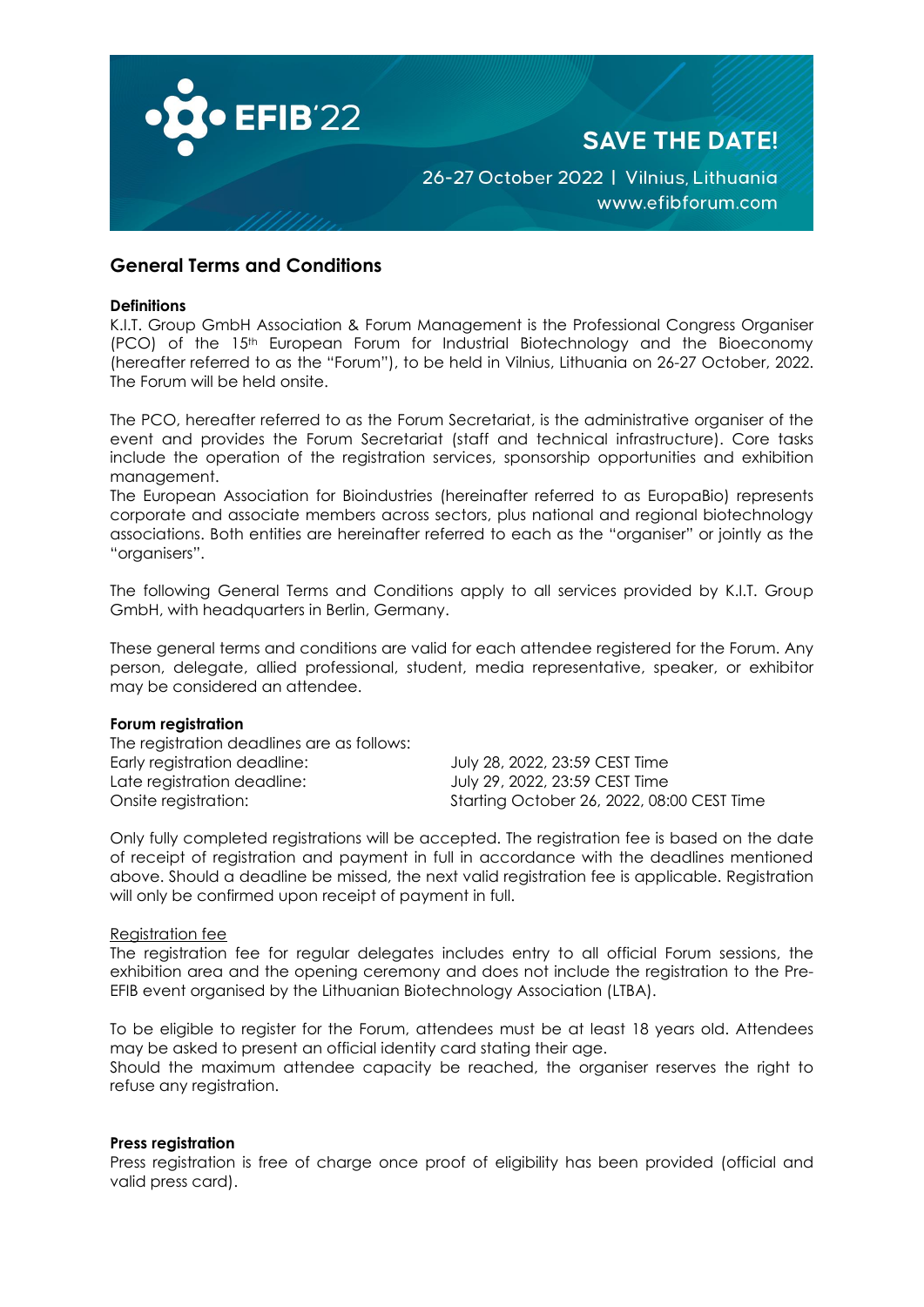

# **SAVE THE DATE!**

26-27 October 2022 | Vilnius, Lithuania www.efibforum.com

## **Group registration**

Registrations for more than 10 (ten) persons will be handled separately as a group booking. Please contact the Forum Secretariat at [registration@efibforum.com](mailto:registration@efibforum.com) The Forum Secretariat shall not be held responsible for the double booking of an individual attendee or group made by another company or organisation.

A payment order will be sent by email to the group manager once the Forum Secretariat has received the fully completed registration form. Payment for the group registration shall be transferred immediately upon receipt of the payment order. A final registration invoice shall be issued and sent to the group manager after the Forum.

The Forum Secretariat will provide the group manager with information on how to communicate the names of their group members. Individual data of each group member such as first name, last name, individual email address and postal address must be provided. Please note that group members will only be considered as fully registered once the requested personal details have been provided. If we do not receive the requested details, group members will not receive a certificate of attendance. The certificate of attendance will be sent by email to the individual email address of each group member after the Forum. The deadline to submit the information of each group member is October 5, 2022. Until this date, name changes are free of charge. After this date, a name change fee of EUR 30 excl. taxes applies.

Should the pre-paid amount not be used in full during the pre-registration process, the remaining amount can be used for onsite registration. There will be no refund for paid and unused badges/registrations.

# **Forum material for onsite attendees**

Provided that the registration form and full payment are received no later than the standard registration deadline, a Forum material shall be included in the onsite registration fee for regular delegates speakers and media representatives. Should the registration form and/or full payment be received after the standard registration deadline, the Forum Secretariat cannot guarantee that Forum material will be available. All Forum material will be handed out onsite at the Forum material counter.

# **Methods of payment**

Payment is required at the time of registration. It should be made in EUR only, using one of the following methods:

1. Credit card (Visa and Master/Eurocard): Attendees should complete the relevant section of the registration form.

2. Bank transfer: Payment should be made in EUR to:

K.I.T. Group GmbH Association & Forum Management Commerzbank, Kurfürstendamm 237, 10719 Berlin, Germany

| <b>Bank Sort Code:</b> | 100 800 00                                  |
|------------------------|---------------------------------------------|
| K.I.T. Account Number: | 0514001801                                  |
| SWIFT-CODE:            | DRESDEFF100                                 |
| IBAN:                  | DE66 1008 0000 0514 0018 04                 |
| Reference:             | Participant number, last name and EFIB 2022 |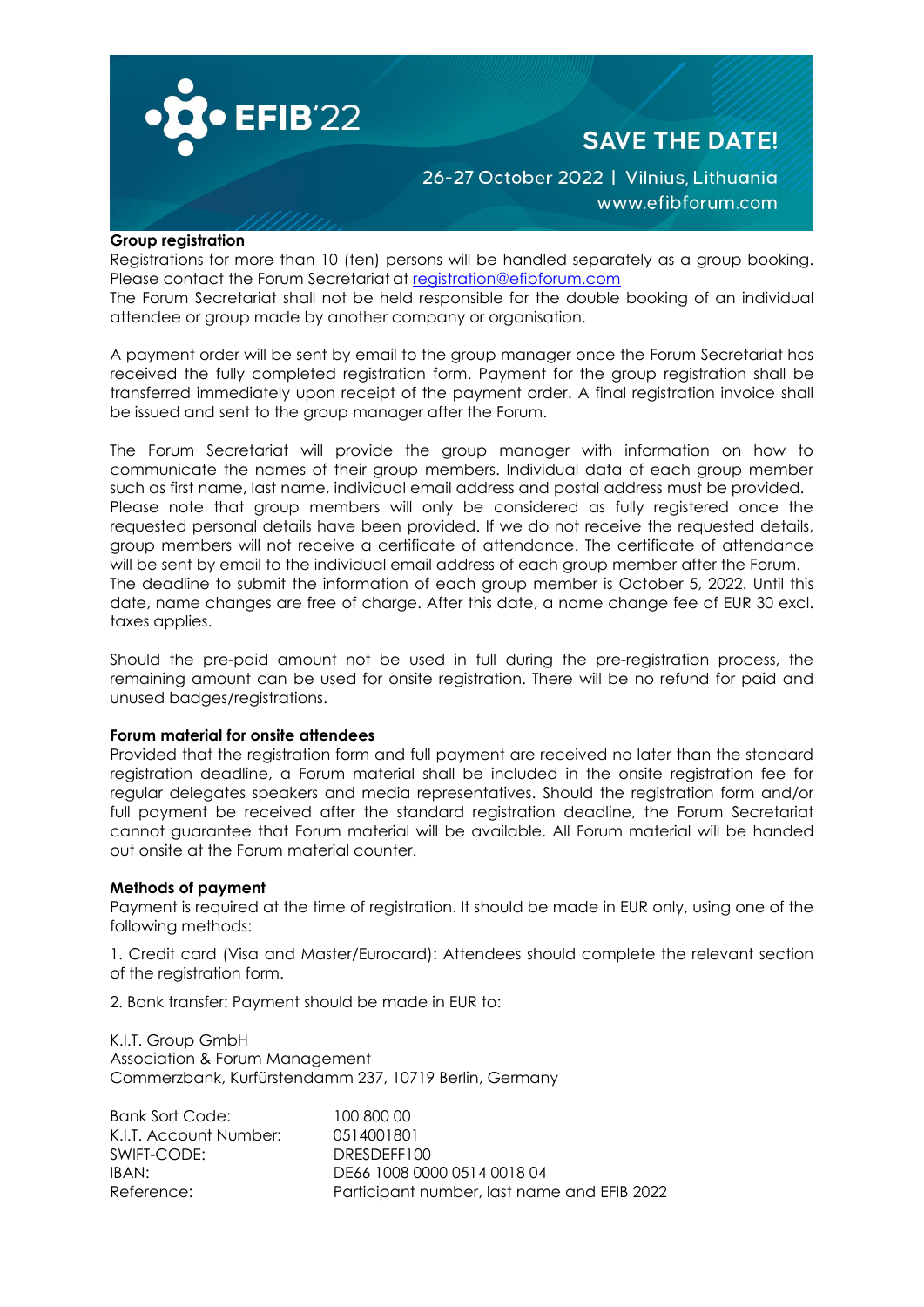

Please note that <u>all</u> transfer costs shall be prepaid by the sender. Cheques will not be accepted.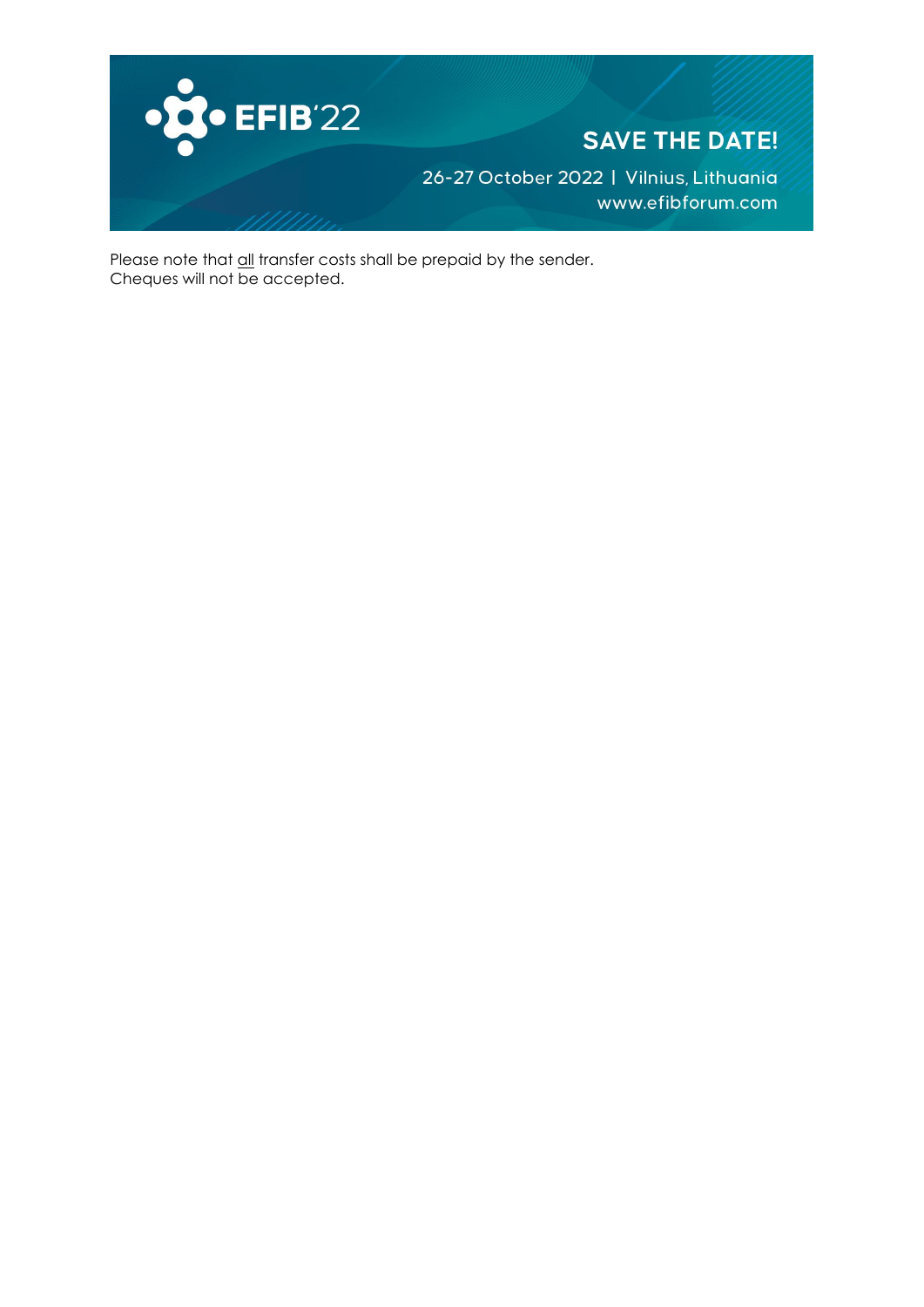

## **Letter of confirmation/payment receipt**

A letter of confirmation/payment receipt will be sent by email once the Forum Secretariat has received the fully completed registration form and the related payment. Attendees must present this confirmation/payment receipt at the registration counter as proof of their registration and payment.

### **Letter of invitation**

In order to receive a letter of invitation, attendees must first register to the Forum and submit payment in full. Individuals requiring an official letter of invitation can contact the Forum Secretariat by sending an email to [registration@efibforum.com.](mailto:registration@efibforum.com)

The letter of invitation shall not financially obligate the Forum Organiser in any way, nor shall it guarantee that the attendee will receive a visa automatically. All expenses incurred in relation to the Forum shall be the sole responsibility of the attendee.

### **Visa requirements**

It shall be the sole responsibility of attendees to take care of their visa requirements. Attendees who require an entry visa must allow sufficient time for the application procedure. Attendees should contact the nearest embassy or consulate to determine the appropriate timing of their visa applications.

The Forum Organiser will not directly contact embassies and consulates on behalf of visa applicants.

The registration fee minus a handling fee of EUR 50 will be refunded after the Forum if the visa was applied for on time and an official proof from the embassy confirming that a visa could not be granted is forwarded to the Forum Secretariat no later than 30 days after the Forum (November 26, 2022).

# **Certificate of attendance**

A certificate of attendance for regular delegates will be sent electronically after the Forum.

### **Registration name change**

A handling fee of EUR 30 shall be charged for every name change to an existing Forum registration. A new registration form for the substitute attendee should NOT be submitted. Name changes will only be accepted by email indicating the new and old names, the new contact details (address and email), as well as proof of reduced registrations fees, if applicable.

### **Lost name badge for onsite attendees**

The name badge shall be worn at all times during the Forum. Access to the Forum facilities will not be granted without a proper name badge. If an attendee loses, misplaces or forgets the name badge, a handling fee of EUR 50 will be charged for a new badge.

# **Registration cancellation policy**

Notification of cancellation shall be made in writing and sent to the Forum Secretariat by sending an email to [registration@efibforum.com.](mailto:registration@efibforum.com) The notification shall include all the relevant information regarding the bank account to which a possible refund may be remitted.

If the written notification of cancellation is received before the early registration deadline July 29, 2022, 23:59 CEST Time), 50% of the paid registration fee will be refunded. No refunds will be made for cancellations received after this date.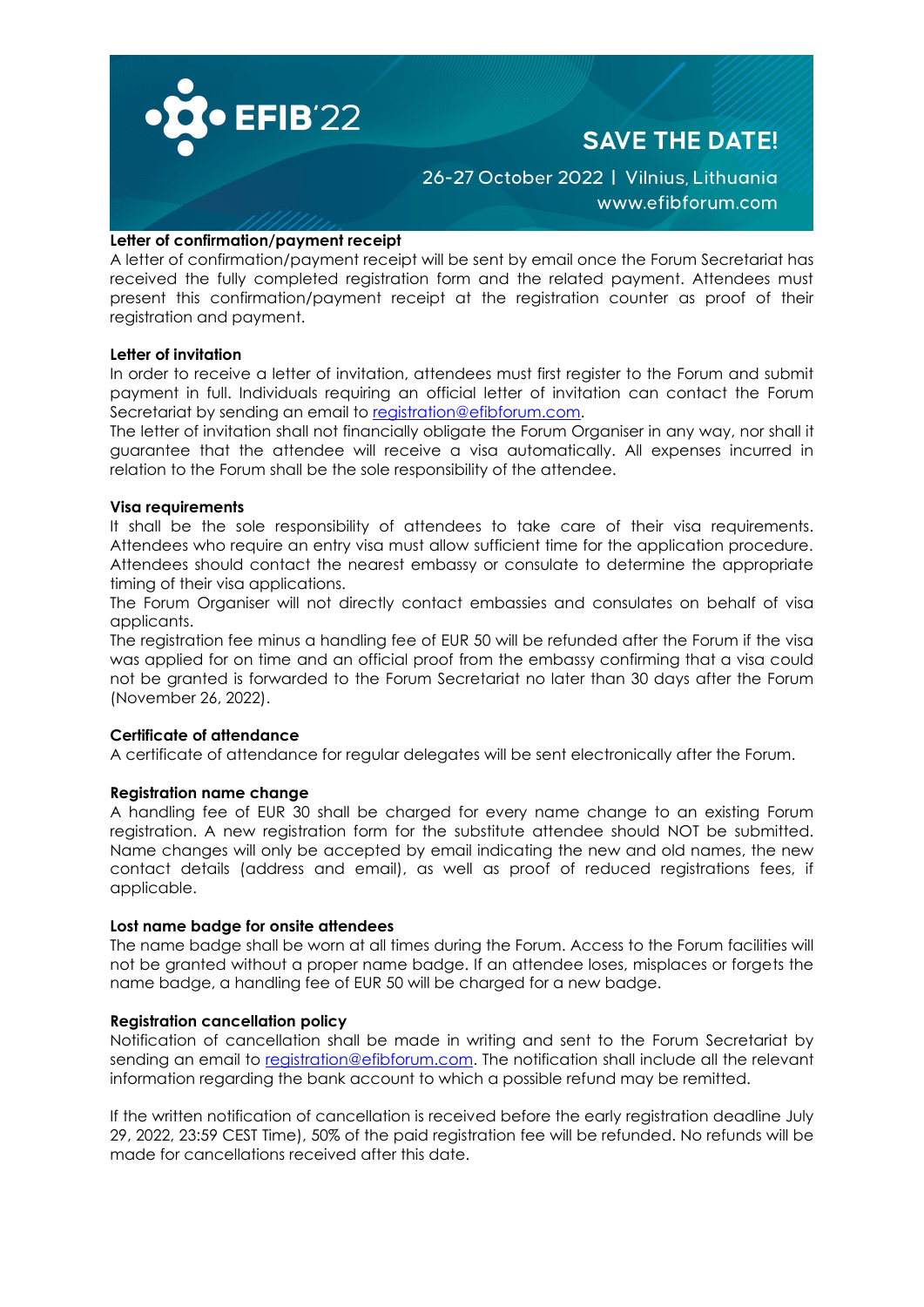

# **SAVE THE DATE!**

# 26-27 October 2022 | Vilnius, Lithuania www.efibforum.com

Refund requests will be processed after the Forum only. They shall be made in writing and sent to the Forum Secretariat by email no later than 30 days after the Forum (November 27, 2022, 23:59 CEST Time). No refund request will be processed after this date.

Credit will not be given for unattended events or early termination of attendance.

# **Modification of the Forum programme**

The Forum programme is published as an indication only and may be subject to modification at any time in terms of time, location, theme, and content (in particular to the programme schedule, the appointment and/or selection of speakers, the technical environment, programme duration, etc.) The attendee has no claim to the staging of a particular event, to a particular event duration or to the provision of a particular content. Changes to the programme do neither constitute a right of withdrawal nor refund claim on the part of the persons registered, provided the character of the event as a specialist event in the specified subject area is not affected by the changes.

# **Cancellation of the Forum, Force Majeure**

If the event cannot take place or has to be postponed due to events beyond the control of K.I.T. Group and/or its client EuropaBio (force majeure) or due to events that cannot be attributed to intent or gross negligence on the part of K.I.T. Group and/or its client EuropaBio, each or both of the aforementioned shall be released from their obligation to perform to this extent. Neither K.I.T. Group nor its client EuropaBio can be held liable by participants for any damage, costs or losses incurred, such as transport costs, accommodation costs, financial losses, etc.

In case of postponement and/or cancellation of the event, K.I.T. Group – on behalf of EuropaBio – reserves the right to either retain the entire registration fee and use it for a future Forum or to refund the registration fee to the attendee on a pro rata basis after deduction of the costs already incurred for the organisation of the Forum which could not be recovered from third parties.

# **Data Protection, Forum Tool and sharing of contact details**

# Processing of credit card data

When registering, the attendee will be asked to fill in the online form and provide his/her full name, address, e-mail address and telephone number. The information collected above is required to process and complete the registration (including sending a confirmation e-mail of the booking). If the attendee chooses to pay for the booking(s) by credit card, credit card information (e.g. credit card type and number, CVC code, expiry date, name of the credit card holder) will also be collected.

All data will be stored and processed in accordance with the applicable data protection regulations, in particular the General Data Protection Regulation GDPR (Regulation (EU) 2016/679) and the German Federal Data Protection Act (BDSG). The payment service of Concardis GmbH, Helfmann-Park 7, 65760 Eschborn, Germany, is used for data processing within the scope of the payment procedure for credit card use.

# Passing on of contact data

The processing of all personal data (including the collection, storage, use, treatment, modification, transmission, blocking and deletion of data) is carried out by the Organisers in accordance with the General Data Protection Regulation GDPR (Regulation (EU) 2016/679) and the German Federal Data Protection Act (BDSG).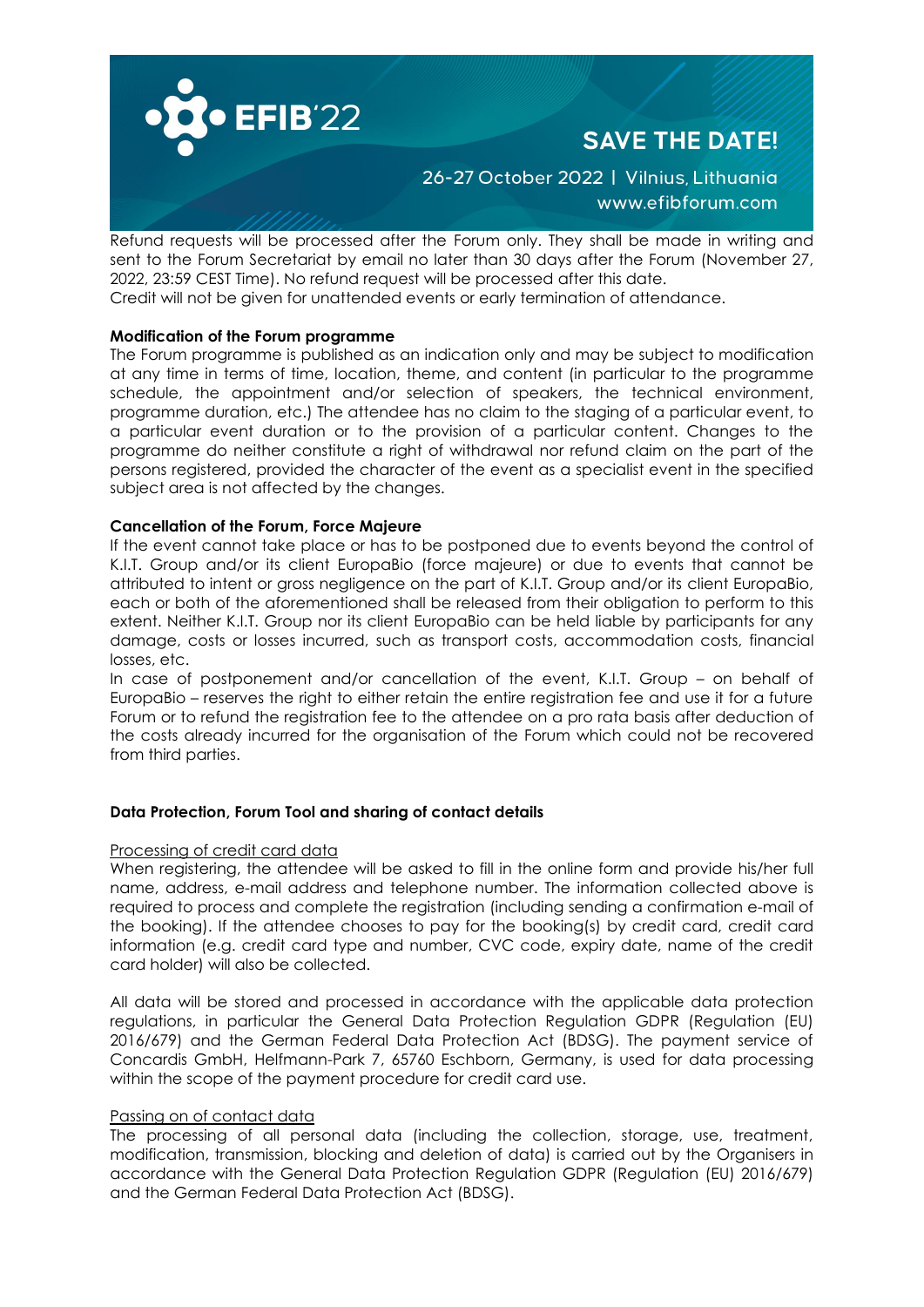

The processing of personal data, in particular the forwarding of participants' contact details to third parties, is subject to the strict restrictions of the General Data Protection Regulation GDPR (Regulation (EU) 2016/679) and the German Federal Data Protection Act (BDSG). Contact data is only transmitted in accordance with Art. 6 Sec. 1 lit a-f GDPR if: (a) express consent, (b) performance or conclusion of a contract, (c) fulfilment of a legal obligation, (d) protection of vital interests of the data subject or another natural person, (e) public interest or exercise of official authority, (f) legitimate interest of the data controller and balancing of interests.

# Further information on data protection

Further information on data protection (in particular on the rights as a data subject to information, objection, revocation of consent, blocking and deletion of personal data) can be found in the privacy policy. Personal data will only be stored within the scope of the statutory storage obligations. For data protection enquiries, please contact the data protection officer of K.I.T. Group (e-mail datenschutz@messe-berlin.de).

### Intellectual Property Rights

All content (trademarks, brands, copyrights, etc.) displayed at the Forum remain the property of their respective owners and are used for identification purposes only. The content and compilations published by the providers at the digital Forum platform and/or on the event website are subject to the applicable copyright laws. The reproduction, editing, distribution, sharing and/or any kind of exploitation outside the limits of the applicable copyright laws require the written consent of the respective author and/or creator.

Downloads and copies of information, documents, files, presentations, and other content shared are only permitted if explicitly marked and solely for private use. The commercial use of content is prohibited without the consent of the author/creator. Insofar as the content on the event platform website has not been created by the organiser, the copyrights of third parties will be observed. Contributions of third parties are marked as such on the event platform website. Should a copyright infringement nevertheless occur, the organisers require a corresponding notice. The relevant content will then be removed immediately.

### Film, photo and video recordings

The organiser will create image, film and audio recordings related during the Forum for educational purpose. This material can be shared and published within public reporting or used in social networks (Facebook, Twitter, Instagram, LinkedIn) about the event without entitlement to remuneration. The participant explicitly gives their consent to the use of their images captured at the event for publications and communications relating to the event according to the effective law. You can withdraw your consent at any time by contacting the Forum Secretariat.

### **Liability**

The Forum organisers shall be held liable in the framework of a duty of care as a respectable business person according to statutory provisions. The liability of the Forum organisers - for whatever legal reason - shall be limited to intent and gross negligence.

To the extent permitted by applicable law, K.I.T. Group, including all its management, representatives, fully or partially employed staff, and/or the Governing Board of EuropaBio shall not be liable for any direct, indirect or consequential damages of any kind, loss of profits and/or loss of data arising from and in connection with the access and use of the platform